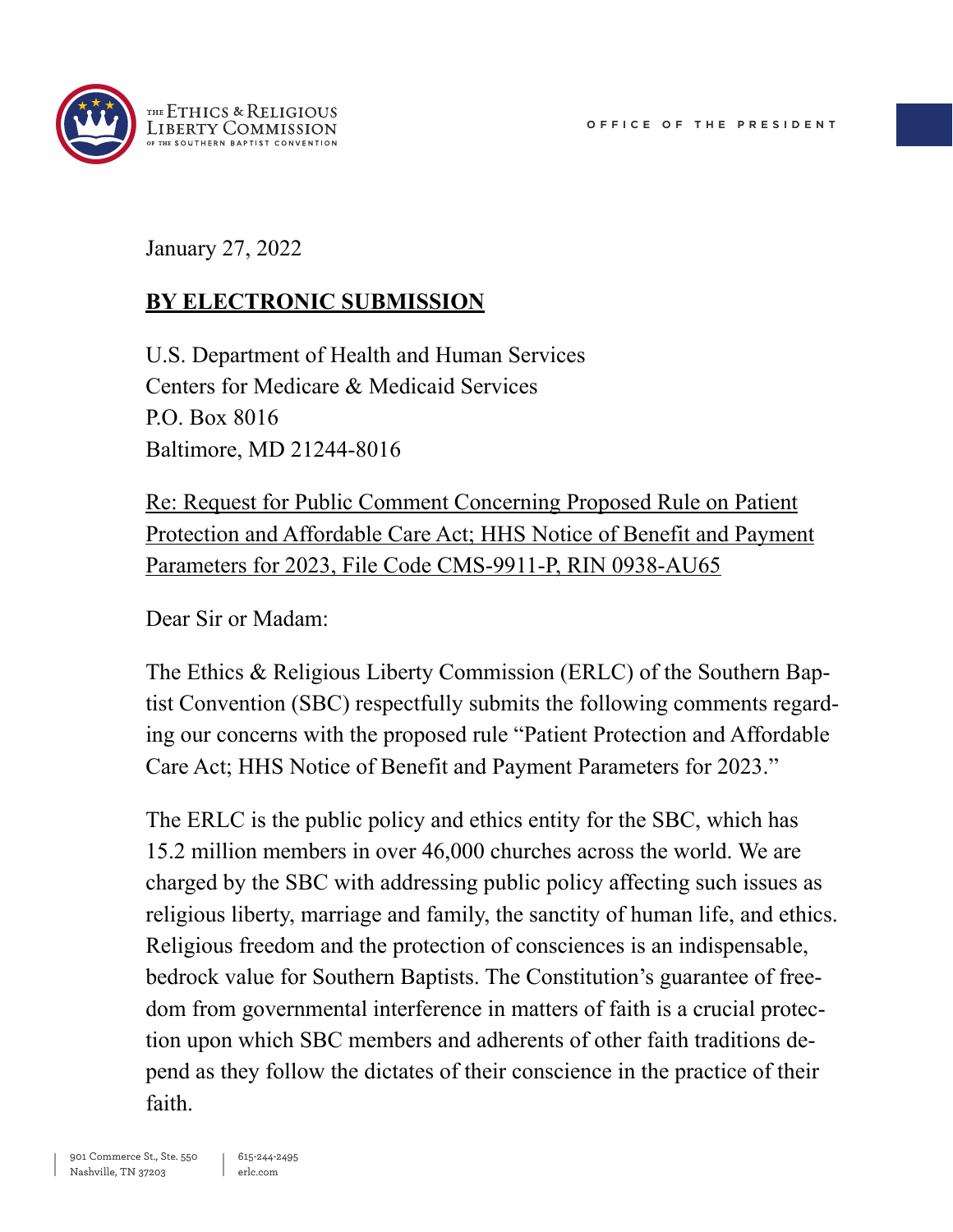

The stated intention of this proposed rule is to modify a number of Affordable Care Act (ACA) regulations, but the proposed rule raises significant questions and concerns, especially for the consciences of many Americans. The proposed rule would add sexual orientation and gender identity language to multiple nondiscrimination provisions including 45 CFR § 147.104(e), 45 CFR § 155.120(c), 45 CFR § 155.220(j), 45 CFR § 156.125(b), 45 CFR § 156.200(e) and 45 CFR § 156.1230(b).

It's also worth noting that the 2020 section 1557 final rule is the subject of ongoing litigation including *Franciscan Alliance, Inc. v. Azar*, *Whitman-Walker Clinic, Inc. v. U.S. Dep't of Health & Hum. Servs.*, 485 F. Supp. 3d 1 (D.D.C. 2020); *Asapansa-Johnson Walker v. Azar*, and *Religious Sisters of Mercy v. Azar.* Section 1557 is the antidiscrimination provision of the Patient Protection and Affordable Care Act (PPACA) and has been revised by both this current administration and the previous administration. On May 10, 2021, HHS released a Notice that HHS will interpret and enforce section 1557's and Title IX's prohibition on discrimination on the basis of sex to include: (1) Discrimination on the basis of sexual orientation; and (2) discrimination on the basis of gender identity. The proposed rule states multiple times that "CMS possesses statutory authority independent of section 1557 of the ACA to prohibit discrimination…."

#### **HHS's proposed rule mandates gender affirming care, and would impede the work of healthcare professionals and faith-based hospitals.**

This proposed rule not only expands "sex" to include "sexual orientation and gender identity" in multiple nondiscrimination provisions, but it also, read in conjunction with the respective preambles, would require coverage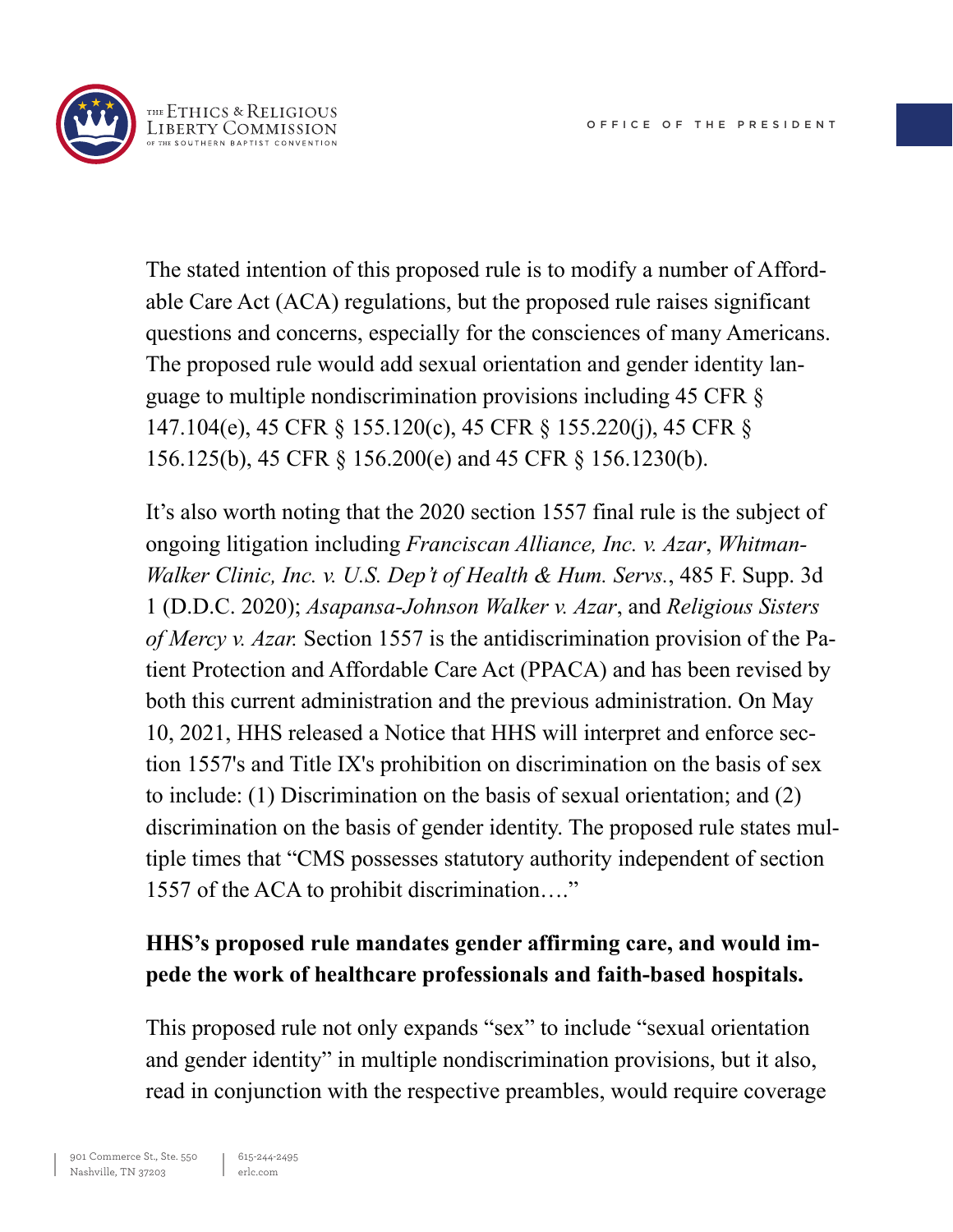

of gender affirming care, transitioning surgery and hormones. While religiously affiliated hospitals routinely serve patients of any background, including those who identify as LGBT, providers who hold moral or religious beliefs cannot perform every procedure a patient requests. For example, doctors and nurses who object to gender reassignment surgeries for moral, religious, or scientific reasons would be forced to provide the procedure or risk losing their jobs.

Medical professionals and providers who serve everyone would be forced to administer gender reassignment treatments if they provide the same underlying treatments for other conditions. That is, if a physician performs hysterectomies for cancer patients or hormone therapy for patients with hormone imbalances, HHS may force that physician to administer those same treatments for patients seeking gender reassignments.

# **Christian doctrine and Southern Baptist teaching require that faith govern every aspect of a Christian's life.**

The Bible instructs that faith in Christ Jesus should suffuse all that we do (Romans 6:6–22; 12:1–2; 1 Cor. 4:1–2). Because God is the origin and Creator of all human endeavors (Psalm 24:1), Christians believe that God is concerned with all areas of life. Thus, Christians seek to follow Jesus in all areas of life and see their entire lives in relationship to God as a pointer to the saving work of God (Col. 3:17; 23–24; 1 Cor. 10:31). These fundamental principles are reflected in the Southern Baptist Convention's summary of beliefs, the Baptist Faith & Message. As described in the Baptist Faith & Message, "Christians have a spiritual debtorship to the whole world, a holy trusteeship in the gospel, and a binding stewardship in their possessions. They are therefore under obligation to serve Him with their time, talents,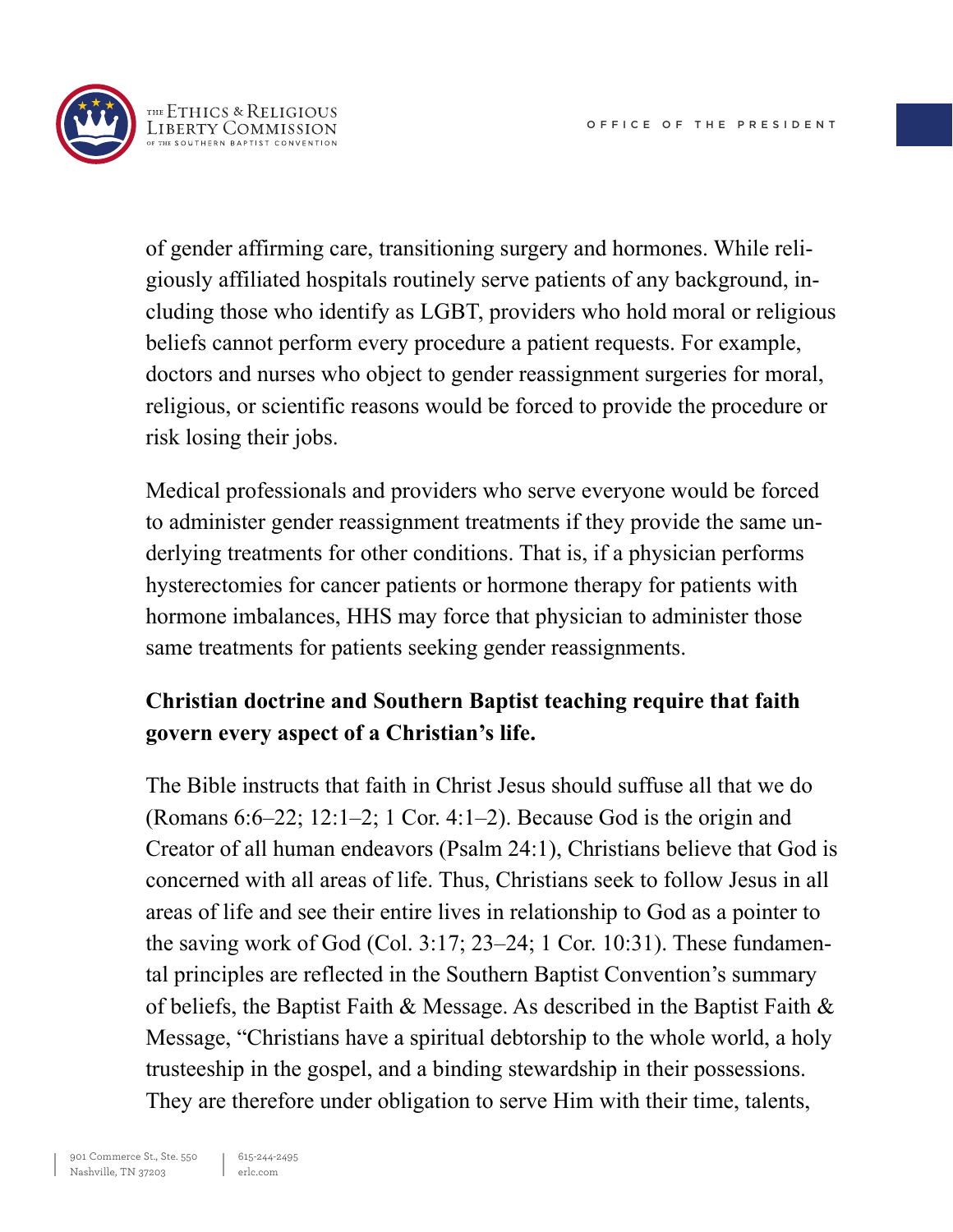

and material possessions. . . . Christians should contribute their means cheerfully, regularly, systematically, proportionately, and liberally for the advancement of the Redeemer's cause on earth."

Knowledge of God's saving grace compels Christians to obey God's commands in their deeds as well (James 2:17). The Baptist Faith  $&$  Message states that Christians should actively "seek to bring industry, government, and society as a whole under the sway of the principles of righteousness, truth, and brotherly love." Moreover, the Bible teaches that Christians should discern when to refrain from activities that would be unhelpful, or harmful, to their neighbor (1 Cor. 6:12; 10:23–11:1).

# **HHS's proposed rule hinders Christians' ability to honor their religious convictions regarding biological sex.**

When the Bible reveals that God created two distinct and complementary sexes, male and female, Baptists and other Christians believe that these were an intentional act of God's creative will and not an arbitrary assignment that man can change (Gen. 1:26–27). The fall of man into sin has introduced brokenness into God's good and perfect creation. Attempts to understand human sexuality, individual experience, and self-determination have been part of our human history since the fall but have always been against God's creative will. While we lament the nature of the conflict our fellow citizens experience between their biological sex and gender identity, we yearn for their ultimate good. The HHS's proposed rule hinders the good and flourishing of our neighbors in expanding beyond the biblical truth of binary sexes and biological realities, such as primary and secondary sex characteristics, and conflates "sex" with "gender." The HHS's proposed rule discounts the human dignity of our fellow citizens.